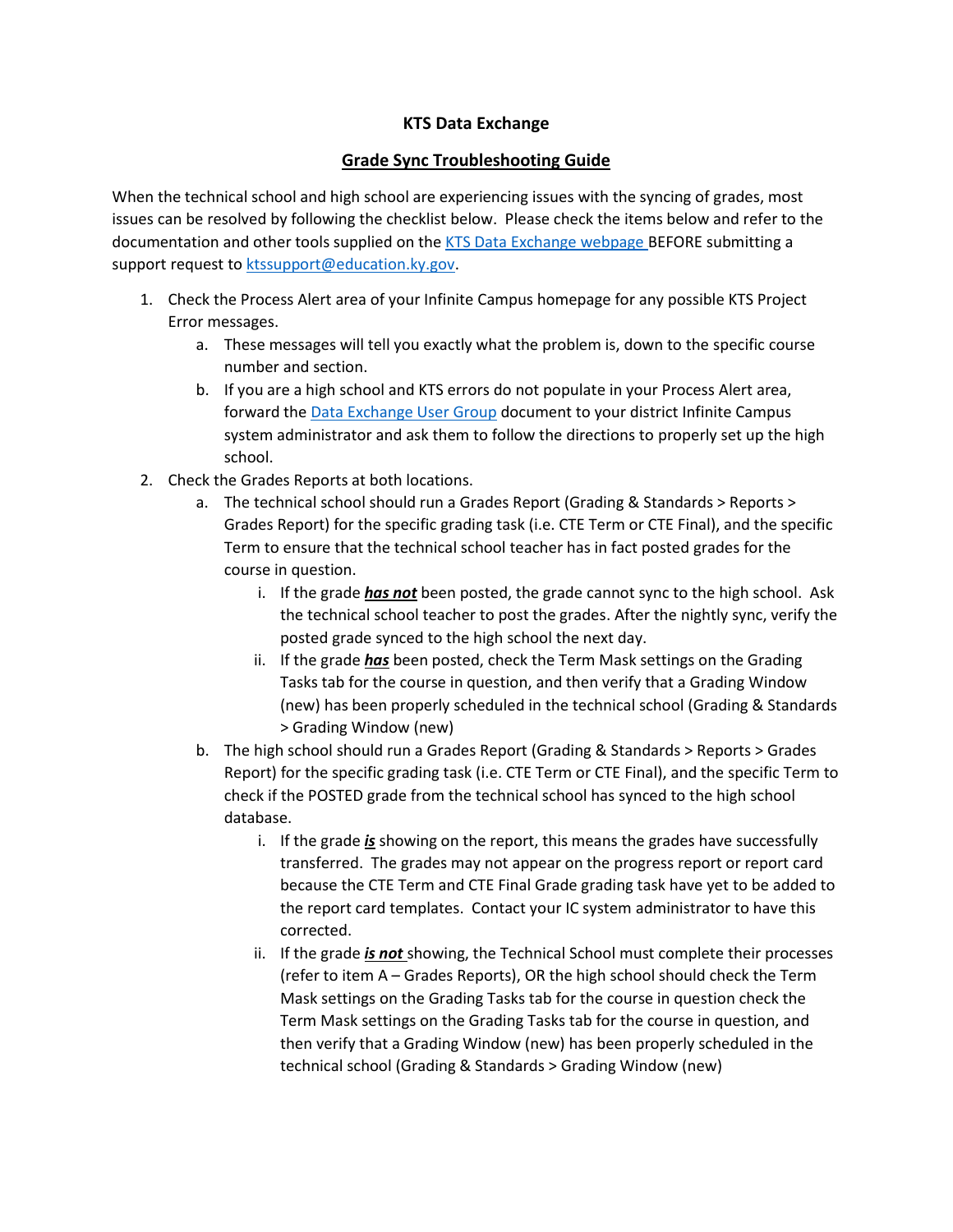3. Additional Information – Please keep in mind the following:

**Grading Window** 

- a. Only use the CTE Term Grade, CTE Final Grade and CTE Final Exam grading tasks. For each course use only ONE of each of those grading tasks. If you notice more than one of these grading tasks attached to a course notify KTS Data Exchange support immediately.
- b. Grading Window (new) schedules must be set up in both the technical school and the high school databases.
- c. Keep in mind that for grades to successfully sync from the technical school to the high school, both entities must have the CTE Term Grade, CTE Final Grade and/or the CTE Final Exam Grade grading tasks independently set up so they do not overlap in date ranges.
	- i. For example, for the CTE Term Grade in a four-term school year, do not overlap the dates between terms (**Wrong example**: Term 1 start 8-1-2019 end 10-1- 2019, Term 2 start 9-20-2019 end 12-31-2019, Term 3 start 12-20-2019 end 3- 15-2020. Term 4 start 3-1-2020 end 5-15-2020). (**Correct example**: Term 1 start 8-1-2019 end 10-1-2019, Term 2 start 10-2-2019 end 12-31-2019, Term 3 start 1-1-2020 end 3-15-2020, Term 4 start 3-16-2020 end 5-15-2020). Below is a visual **correct example** of the proper way to schedule the grading windows for the CTE Term Grade, CTE Final Grade and CTE Final Exam grading tasks. Of course you would choose the date ranges associated with the needs of your school, but this visual shows you that for the CTE Term Grade, there are no overlapping date ranges from term to term.

## Main GP<sub>1</sub> GP<sub>2</sub> GP3 GP4 08/01 12:00 AM -10/02 12:00 AM -01/20 12:00 AM -03/16 12:00 AM -**CTE Term Grade** 10/01 11:59 PM 12/31 11:59 PM 03/15 11:59 PM 05/15 11:59 PM 12/20 12:00 AM -05/01 12:00 AM -CTE Final Exam 05/15 11:59 PM 12/31 11:59 PM 12/20 12:00 AM -05/01 12:00 AM -**CTE** Final Grade 12/31 11:59 PM 05/15 11:59 PM

- d. Only set up Grade Calc Options, formally Composite Grading, at the technical school. The CTE Final Grade received at the high school will be a composite grade, therefore it is not necessary for the high school to set up any additional Grade Calc Options for the KTS courses.
- e. A high school is not required to use the CTE Numeric Score Group, but it is important for the high school to use a score group that matches the CTE Numeric Score Group on the Minimum % column. Additionally, for technical school grades to successfully post to transcripts at the high school, GPA values must be completed for any score group chosen.
- f. Report card templates at the high school must be updated to add the CTE Term Grade and CTE Final Grade grading tasks. Without these grading tasks, KTS grades will not